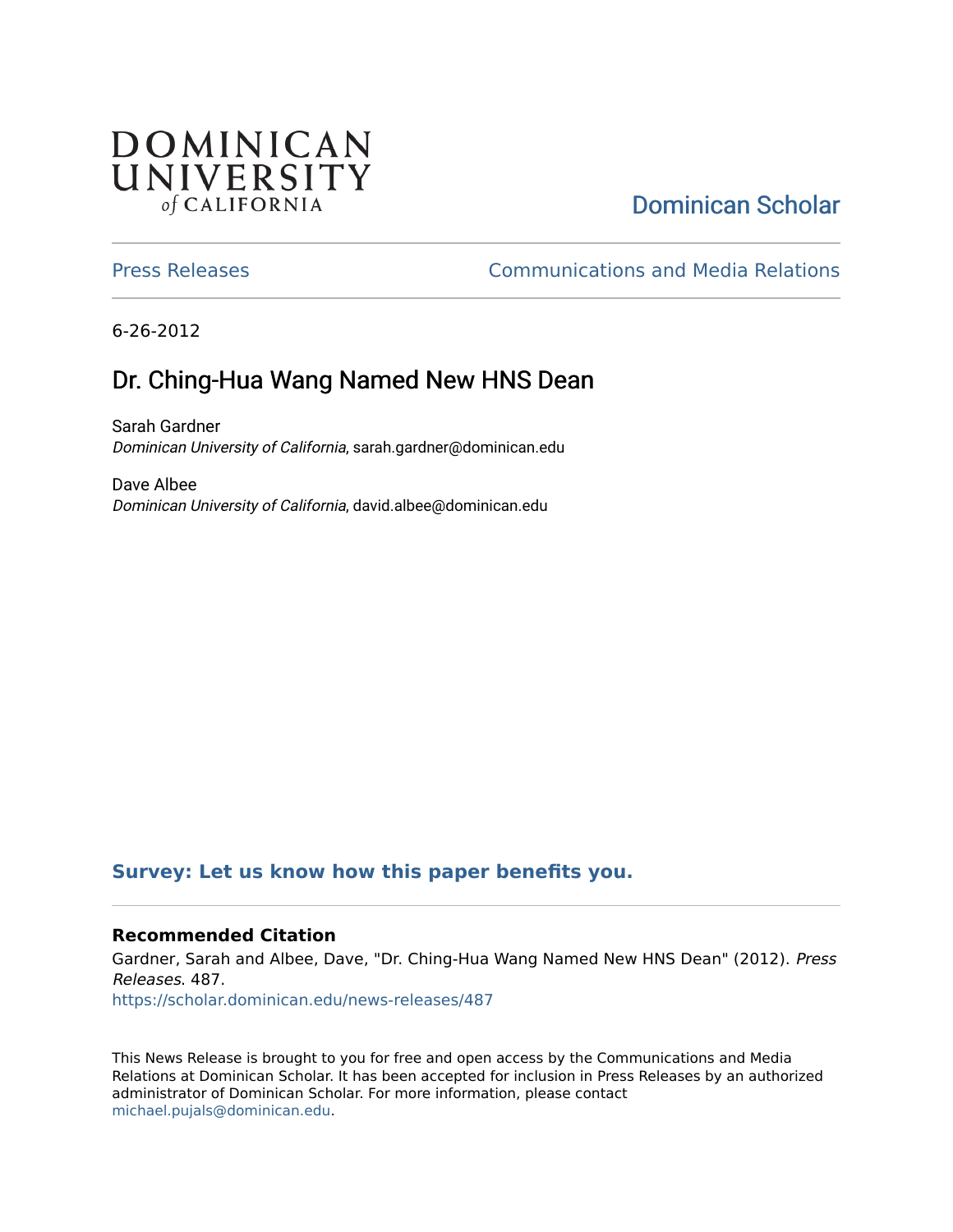### **Dr. Ching-Hua Wang Named New HNS Dean**

 Dr. Wang succeeds Dr. Martha Nelson, who recently was named the University's Associate Vice President for Academic Affairs, a position previously held by Dr. Sherry Volk. Dr. Volk retired in December 2011 after 43 years of service to Dominican.

"I am honored and excited to serve as the Dean of the School of Health and Natural Sciences at Dominican University of California," Dr. Wang said. "I am looking forward to working together with all the colleagues at the School and the University to provide the best educational programs and learning experiences to students."

Dr. Wang comes to Dominican with 30 years of experience in private, public, large, small, rapidly growing, domestic, and international educational settings. She was at California State University, Channel Islands (CSUCI), where she served as Founding Faculty, Program Chair, and Special Assistant to the Provost.

In May, Dr. Wang was honored with the Edward M. McAleer Jr. Excellence and Innovation Award for a highly-regarded CSU employee who has demonstrated a consistent and significant pattern of innovation and excellence in support of the work of the CSU Extended University.

At CSUCI, Dr. Wang helped recruit a diverse student body; develop cross-disciplinary programs in nursing, natural sciences, and health science; expand all the science majors; raise funds for the science and health science departments (\$1.7 million in private gifts and grants); and foster the development of collaborative relations among the faculty across various programs, departments, and schools—all while continuing to teach, research, and acquire external funding, including \$3.6 million in stem cell research training grants from the California Institute for Regenerative Medicine.

Dr. Wang's academic background is in immunology, with a PhD and a post-doctorate at Cornell University and her first teaching appointment at CSU San Bernardino. She joined the CSU Biology Department in 1990 at the rank of assistant professor. She was promoted to associate professor in 1994 and to professor in 1999.

Dr. Wang has taught numerous lower- and upper-division and graduate level biology courses and is enthusiastic about teaching and dedicated to her students. Her personal experience as a school teacher in a remote village of Inner Mongolia during the Chinese Cultural Revolution led to her strong commitment to public education, especially to helping disadvantaged young children.

From 2001 to 2009, she served as Chair of CSUCI's multiple science programs (biology, chemistry, physics, geology, and nursing), with responsibilities for managing faculty, budget, and space. She led the development of nine degree programs in health and natural sciences, including two non-state-supported professional science master's programs (MS in Biotechnology and Bioinformatics; MS Biotechnology/MBA dual degree). Dr. Wang has received numerous university awards including Faculty of the Year in 2005 and 2007.

Dr. Wang's research interests are the mechanisms of immunological resistance to infectious diseases and mechanisms of proliferation and differentiation of human neural stem cells. She has supervised many undergraduate and graduate students in their research, published numerous articles in peer-reviewed journals, and won competitive grants. Dr. Wang's educational